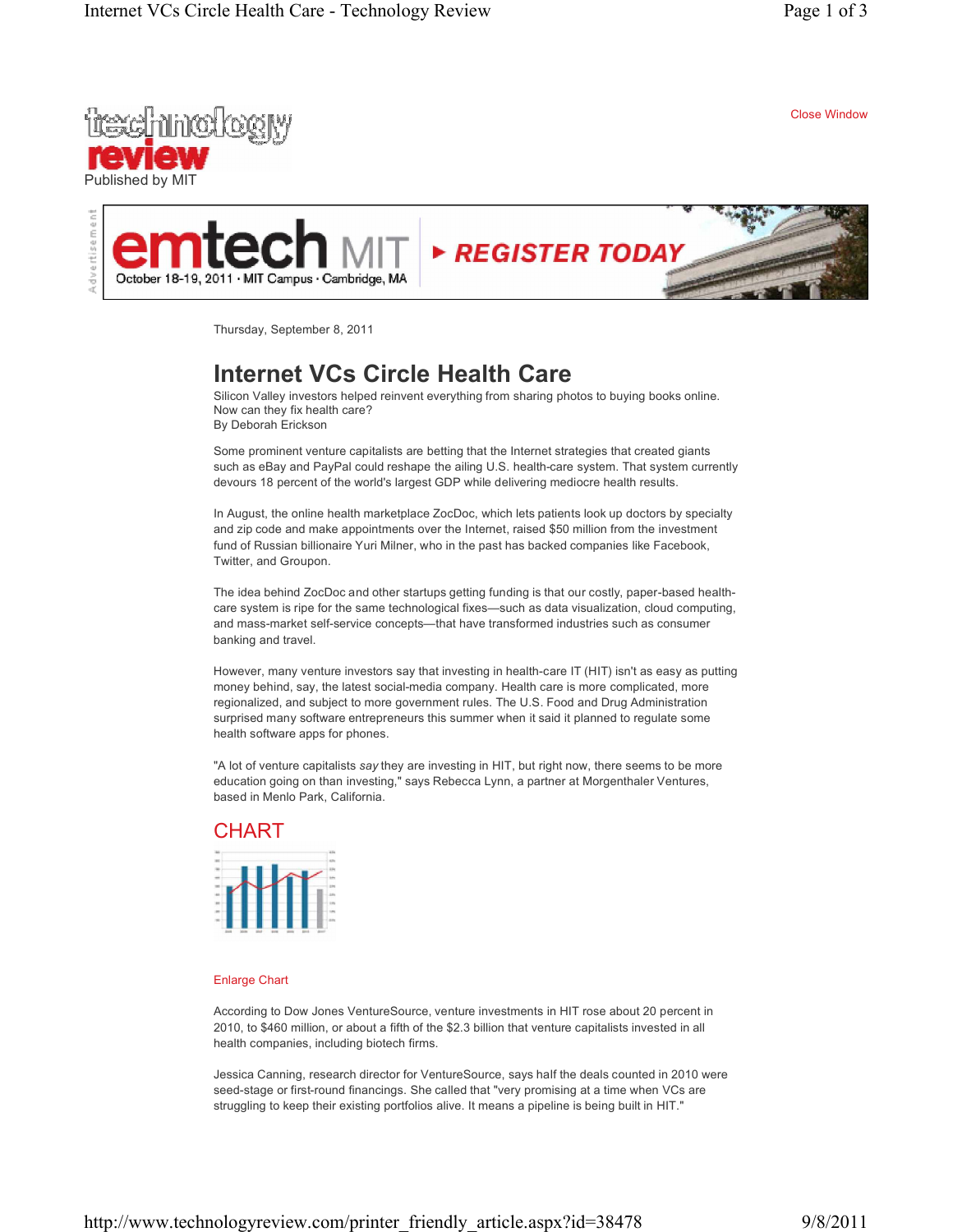Even so, many entrepreneurs are running into difficulty finding investors who understand both the heavily regulated health-care industry and software innovation, says Sonny Vu, cofounder of Agamatrix, which manufactures a diabetes monitor for the iPhone. "On the one hand, you have people raising money who know nothing about regulation or reimbursement codes; on the other, a bunch of health-care guys who think Zynga is some kind of fruit. There is truly a chasm between world views."

Some investors also question whether the venture capital model of plowing money into risky early -stage companies will pay off in HIT. "Relatively few VCs have sufficient depth of expertise with both the health system and IT," says Barbara Lubash, a managing director at Versant Ventures, also in Menlo Park. "But the usual reason HIT doesn't get funded is because the opportunities aren't large enough."

One reason is that most large hospitals have already sunk hundreds of millions of dollars into legacy IT systems built in-house or developed by dominant players such as Siemens, or Midwestern companies like Cerner or Epic, and are unlikely to move to new offerings. As a result, many entrepreneurs are looking for underserved niches in HIT, such as health apps meant to run on mobile devices. But those kind of inventions have limited appeal for professional investors, says Lubash: "We look for opportunities that are reasonably large, capital-efficient to pursue, and positioned to achieve sustainable competitive advantage. There aren't a lot of those models in HIT."

Some of the most aggressive investing in HIT is being done by specialized funds outside of Silicon Valley run by people with medical backgrounds. Among them is Santé Ventures, based in Austin, Texas**.** "I truly believe if you start with a massive pain point and provide a real-life solution, you'll be successful" as an investor, says Santé cofounder Joe Cunningham, who was formerly chief medical officer for the Providence Health System, part of Ascension Health, the country's largest nonprofit health provider.

One Santé investment is Rise Health, a startup that runs call centers where doctors and nurses with electronic medical records triage patients, treating some "virtually" while ensuring that others get basic care. Rise is targeting health systems that both insure patients and provide their health care, such as Kaiser Permanente, with promises to limit costs while improving patient care.

Other startups have been receiving investments from large IT companies who see health care as an important new market. In 2010, both Intel and mobile chipset maker Qualcomm participated in an \$11 million funding round for Sotera Wireless, a San Diego company developing a wrist-watchsized version of the wall-mounted medical monitors common in hospital rooms.

For Qualcomm, the investment was a bet on the growth of remote monitoring—the idea that people can use mobile devices to continuously monitor their well-being while at home, says Nagraj Kashyap, vice president of Qualcomm Ventures, a \$500 million in-house venture fund established in 2000. While the remote monitoring market might take a decade or more to develop, Qualcomm doesn't face as much pressure as typical VC funds do to cash in on investments, Kashyap says: "We can take the long view and be patient. Our goal is to make sure that wireless technology gets embedded in health care."

Other investors believe HIT is now poised to explode. Among them is Robert Kocher, a former partner at consulting firm McKinsey & Company and one of the architects of President Obama's health-reform bill. This May Kocher signed on as an investor with venture capital firm Venrock Partners, in Palo Alto, California.

Kocher, who calls himself "wildly optimistic about the potential for positive change in the healthcare system," believes changes will be largely driven by data.

Health-care reform legislation and other recent federal policies, Kocher says, are beginning to make a huge amount of medical data available for free to anyone who thinks they can use it. In 2012, for instance, the federal Medicare program plans to open its massive trove of claims and billing data. The impact of having more information on prices, drug use, and health outcomes is "game-changing and underappreciated," Kocher believes.

Venrock is investing in companies trying to leverage such data to help consumers and employers make rational health-care choices. For instance, Venrock is a backer of Castlight Health, a startup that offers Internet-based tools to help consumers compare prices offered for medical procedures using information it has culled from paper insurance forms.